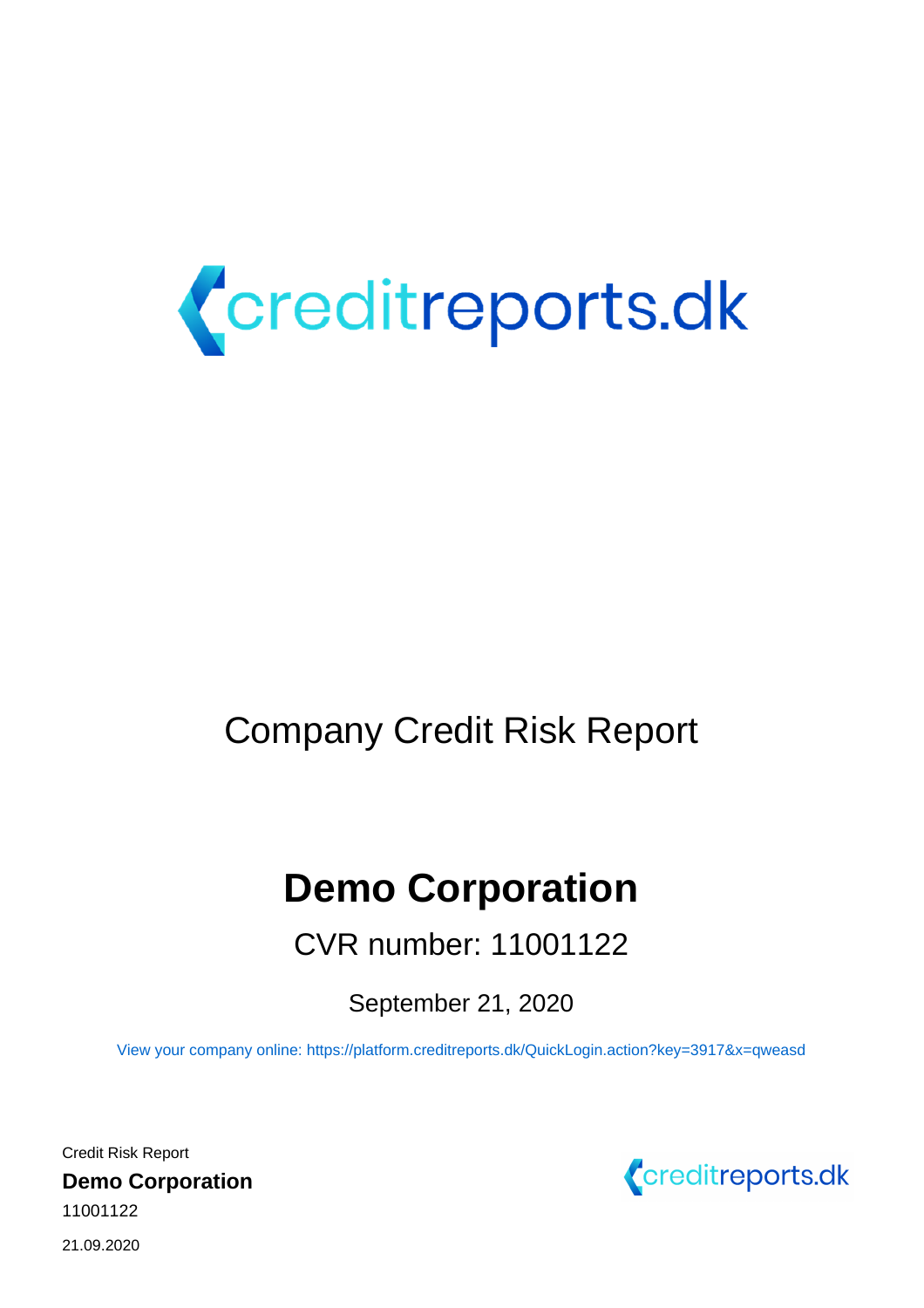

## Credit Overview

### **Summary**

| <b>Bankruptcy risk:</b>       | 0.144%                                      | <b>Credit rating</b>   |
|-------------------------------|---------------------------------------------|------------------------|
| <b>Current rating (2019):</b> | AA                                          |                        |
| Previous rating (2018):       | <b>BBB</b>                                  | <b>Bankruptcy risk</b> |
| Industry bankruptcy risk:     | 0.815%                                      | 0.144%                 |
| Industry code:                | 68.10 Buying and selling of own real estate | <b>Credit score</b>    |
| Net sales (kDKK):             | 4000.0                                      |                        |
| Net earnings (kDKK):          | 825.1                                       | (worst) 0 - 100 (best) |
|                               |                                             |                        |
| <b>Credit Limit (kDKK):</b>   | 59.80                                       |                        |

### **Credit Rating Distribution**



The credit rating of a company is based on its bankruptcy risk (for more information about how the credit risk of a company is calculated see the appendix). The picture above depicts the distribution of credit ratings. The companies with the lowest risk will achieve AAA-rating whereas the most risky companies will be given the worst rating of 'C'.

The rating is based on the bankruptcy risk in such a way that a certain share of all companies will receive a certain rating. The chart above visualizes how the credit ratings are distributed, so for example the top 1.3% of companies (or companies at or above the 987th permille) will receive a 'AAA' rating and companies whose bankruptcy risk falls between the 500-767 permilles will receive a 'BBB' rating.

The credit score is simply the rank of the company in question with respect to all other companies. The scale of our credit score is 0-100, where 100 is the company that is least likely to go bankrupt and 0 is the company that is most likely to go bankrupt.

CreditReports.dk does not take responsibility of the validity of the credit limit or any other numbers presented in the report. The limit should be used solely as an indicative credit limit. The credit decisions should be based on a thorough analysis of the company's creditworthiness.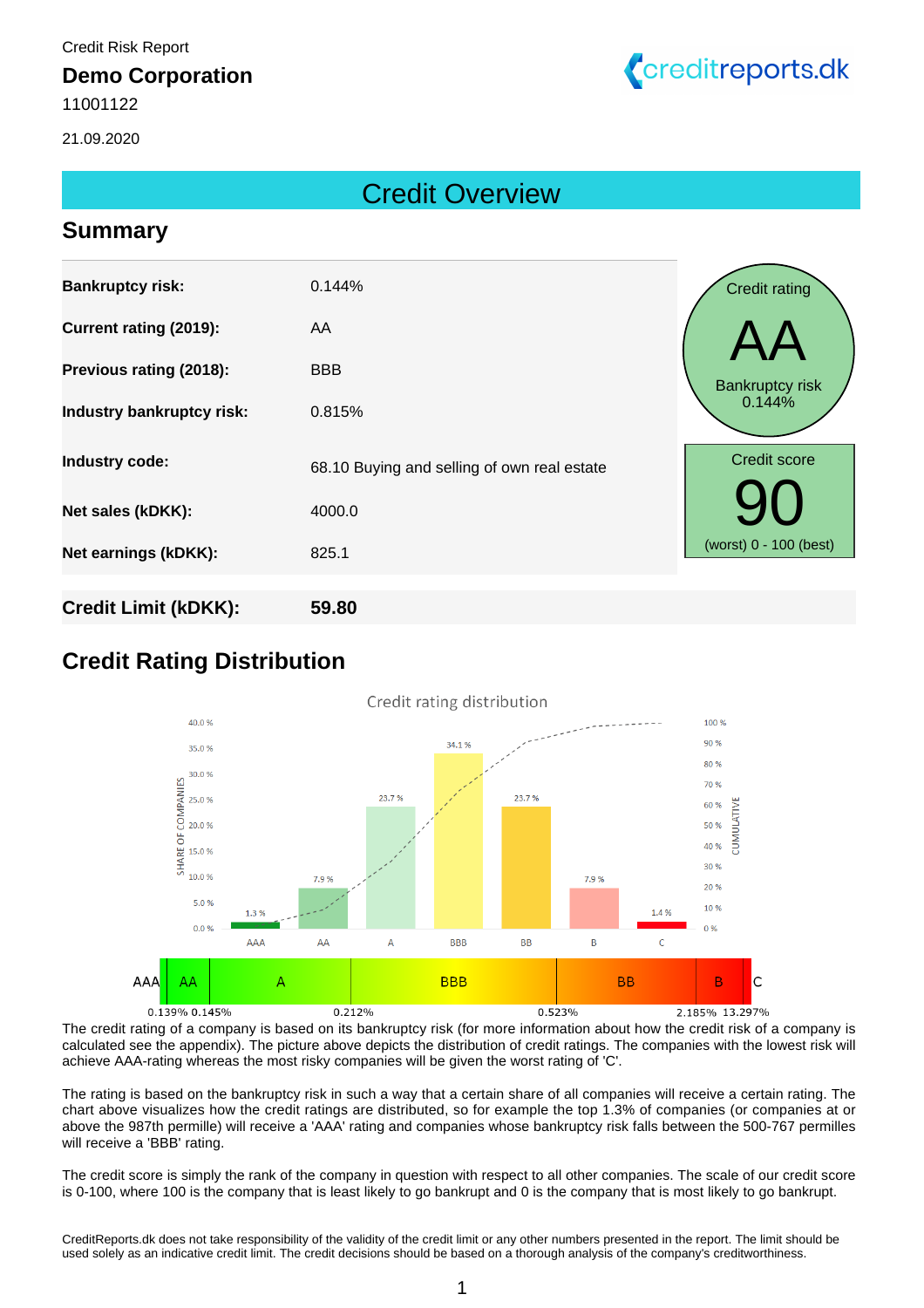

### Company Overview & Credit History

### **Company Overview**

| <b>Municipality:</b>      | Kobenhavn                                   |
|---------------------------|---------------------------------------------|
| Postal code:              | 1799                                        |
| Address:                  | Centralgade 123                             |
| Website:                  | https://www.creditreports.dk                |
| <b>CVR</b> number:        | 11001122                                    |
| <b>Registration date:</b> | 36526                                       |
| Industry code:            | 68.10 Buying and selling of own real estate |
|                           |                                             |

### **Credit Analysis**

| Equity ratio (%)                    | 94.2% | <b>Bankruptcy risk</b>          | 0.144% |
|-------------------------------------|-------|---------------------------------|--------|
| Interest bearing liabilities (kDKK) | 0.0   | <b>Credit rating</b>            | AA     |
| ROA-%                               | 4.2%  | <b>Credit score</b>             | 90     |
| Net sales growth                    | 1.8%  | <b>Industry bankruptcy risk</b> | 0.82%  |

Demo Corporation have a good equity ratio which is at 94%, but their other financials are not that great. They have had low growth, which is indicated by an average annual gross profit growth of 0% over the last three years. They also have not been so great in terms of profitability, since their ROI was 4% last year. Because of the good equity ratio that Demo Corporation have, their financial situation is not alarming, but Demo Corporation definitely have room to improve with regards to their growth and profitability.

### **Credit History**

| 75           |
|--------------|
| Credit<br>50 |
|              |
| Score<br>25  |
| $\Omega$     |
|              |
| 2019         |
| Credit score |
|              |

The credit score refers to a company's risk relative to other companies. The value ranges from 0 to 100, and the higher the score the lower the risk. For example, a credit score of 78 means that the company in question has a lower risk than 78 % of all companies. A credit score is showed in addition to the rating, as some rating classes can cover a wide range of credit scores.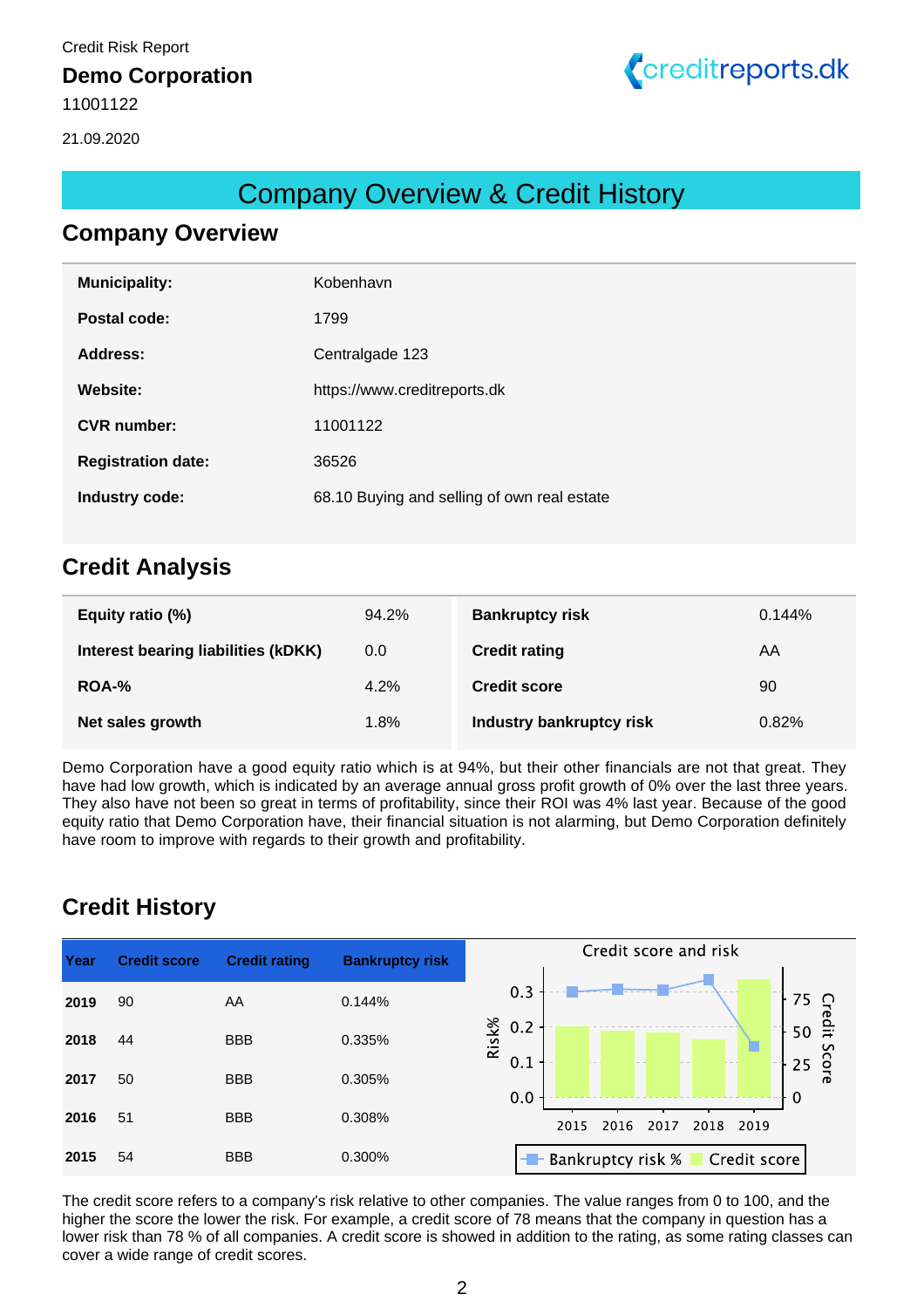### **Demo Corporation**

11001122

21.09.2020

## Creditreports.dk

#### **Financial overview (kDKK)** Financial overview

### **Financial overview (kDKK)**

|                                     | 2015    | 2016    | 2017    | 2018    | 2019      | 2020e     | 2021e     | 2022e     |
|-------------------------------------|---------|---------|---------|---------|-----------|-----------|-----------|-----------|
| Net sales                           | 3931.2  | 3925.9  | 3946.0  | 3929.7  | 4000.0    | 4027.3    | 4076.9    | 4115.9    |
| <b>EBITDA</b>                       | 3452.5  | 3503.3  | 3323.1  | 2170.7  | 1320.2    | 2218.4    | 2127.6    | 2028.7    |
| <b>EBIT</b>                         | 3534.1  | 3378.3  | 3323.1  | 2170.7  | 1320.2    | 2218.4    | 2127.6    | 2028.7    |
| Pre-tax profit (PTP)                | 1888.8  | 2116.6  | 2264.3  | 1161.7  | 825.1     | 1723.3    | 1632.5    | 1533.6    |
| <b>Net earnings</b>                 | 1888.8  | 2116.6  | 2264.3  | 1161.7  | 825.1     | 1378.6    | 1306.0    | 1226.9    |
| Net debt                            | 38333.6 | 51753.9 | 32132.2 | 31335.6 | $-2258.8$ | $-2530.9$ | $-2638.8$ | $-2746.1$ |
| <b>Balance sheet total (assets)</b> | 56310.9 | 56015.8 | 58284.0 | 53269.9 | 10116.0   | 11601.7   | 11821.4   | 12016.6   |

### **KEY RATIOS**

|                                  | 2015    | 2016    | 2017    | 2018    | 2019     | 2020e    | 2021e    | 2022e    |
|----------------------------------|---------|---------|---------|---------|----------|----------|----------|----------|
| Equity ratio (%)                 | 29.2%   | 25.4%   | 37.1%   | 32.1%   | 94.2%    | 88.4%    | 88.4%    | 88.5%    |
| Relative indebtedness (%)        | 1014.3% | 1014.3% | 1014.3% | 1014.3% | 1014.3%  | 1014.3%  | 1014.3%  | 1014.3%  |
| Relative net indebtedness (%)    | 983.2%  | 1326.1% | 851.3%  | 866.2%  | $-41.9%$ | $-29.3%$ | $-31.2%$ | $-33.2%$ |
| Gearing (%)                      | 233.2%  | 285.0%  | 148.7%  | 183.3%  | $-23.7%$ | $-24.7%$ | $-25.2%$ | $-25.8%$ |
| ROA-%                            | 6.3%    | 6.0%    | 5.8%    | 3.9%    | 4.2%     | 20.4%    | 18.2%    | 17.0%    |
| Financing costs (%)              | 3.4%    | 2.7%    | 2.4%    | 2.9%    | 3.0%     | 0.0%     | 0.0%     | 0.0%     |
| <b>Quick ratio</b>               | 0.9     | 0.9     | 2.2     | 0.8     | 3.9      | 1.9      | 1.9      | 2.0      |
| <b>Current ratio</b>             | 7.0     | 7.0     | 9.0     | 14.3    | 3.9      | 1.9      | 1.9      | 2.0      |
| Cash and cash equivalents (kDKK) | 1222.3  | 1201.2  | 3081.1  | 2139.2  | 2258.8   | 1443.0   | 1460.8   | 1474.7   |

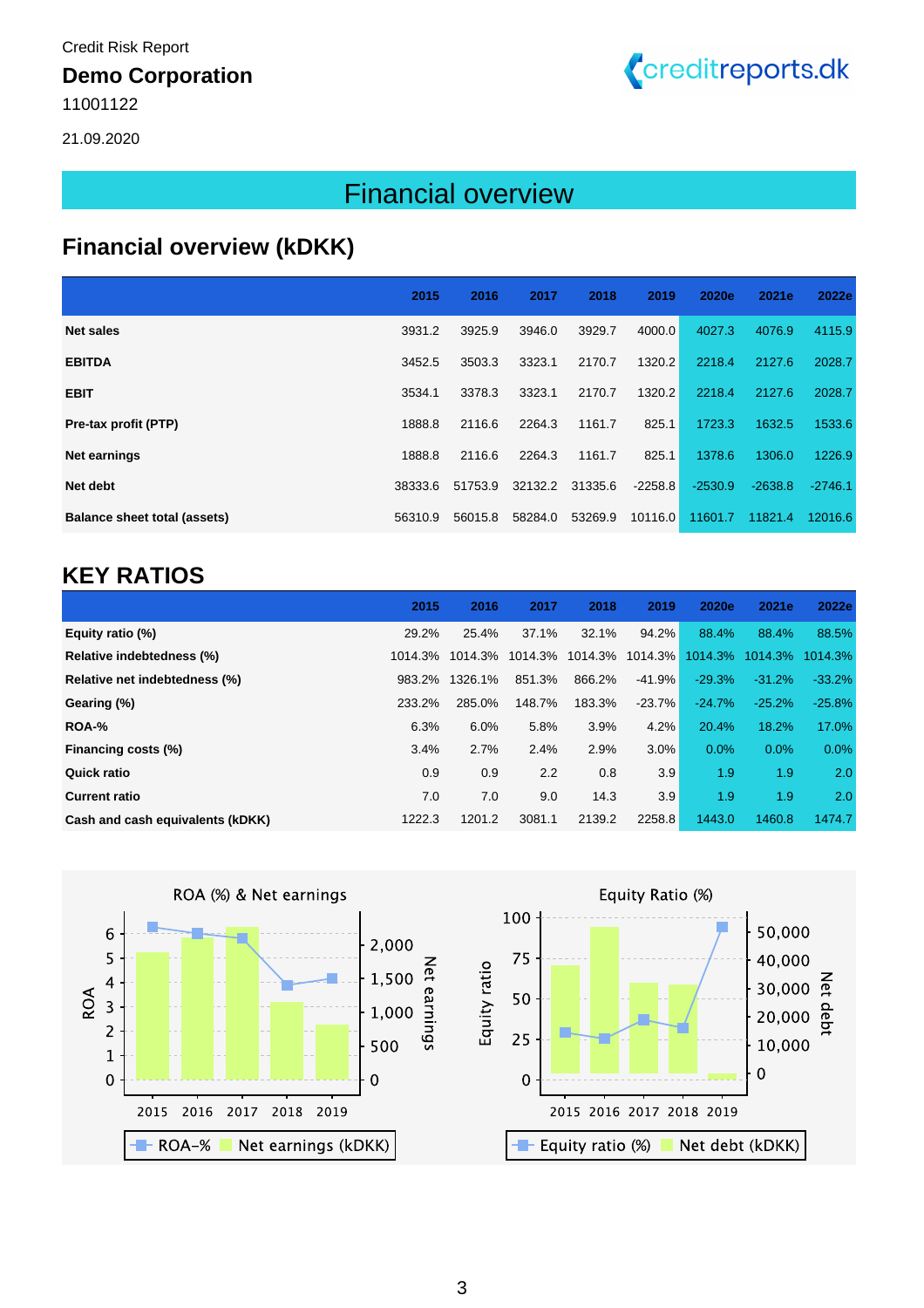### **Demo Corporation**

11001122

21.09.2020

## Balance Sheet Overview

### **Assets overview (kDKK)**



| mangibio associo iolar       |
|------------------------------|
| Tangible assets total        |
| Current assets total         |
| Long term receivables total  |
| Short term receivables total |
| Investments total            |
| Cash equivalents total       |
| Cash and bank deposits       |

|                                     | 2015    | 2016    | 2017    | 2018    | 2019    |
|-------------------------------------|---------|---------|---------|---------|---------|
| Intangible assets total             | 0.0     | 0.0     | 0.0     | 0.0     | 0.0     |
| Intangible assets %                 | 0.0%    | $0.0\%$ | 0.0%    | $0.0\%$ | 0.0%    |
| Tangible assets total               | 45968.8 | 45758.0 | 45092.3 | 10939.6 | 7843.2  |
| Tangible assets %                   | 81.6%   | 81.7%   | 77.4%   | 20.5%   | 77.5%   |
| <b>Current assets total</b>         | 9000.0  | 9000.0  | 10000.0 | 39838.0 | 0.0     |
| <b>Current assets %</b>             | 16.0%   | 16.1%   | 17.2%   | 74.8%   | 0.0%    |
| Long term receivables total         | 0.0     | 0.0     | 0.0     | 0.0     | 0.0     |
| <b>Non-current receivables %</b>    | 0.0%    | 0.0%    | 0.0%    | 0.0%    | 0.0%    |
| Short term receivables total        | 119.8   | 56.6    | 110.6   | 353.1   | 14.0    |
| <b>Current receivables %</b>        | 0.2%    | 0.1%    | 0.2%    | 0.7%    | 0.1%    |
| <b>Investments total</b>            | 0.0     | 0.0     | 0.0     | 0.0     | 0.0     |
| <b>Investments %</b>                | 0.0%    | 0.0%    | 0.0%    | 0.0%    | 0.0%    |
| Cash equivalents total              | 0.0     | 0.0     | 0.0     | 0.0     | 0.0     |
| <b>Cash equivalents %</b>           | 0.0%    | 0.0%    | 0.0%    | 0.0%    | 0.0%    |
| Cash and bank deposits              | 1222.3  | 1201.2  | 3081.1  | 2139.2  | 2258.8  |
| Cash and bank deposits %            | 2.2%    | 2.1%    | 5.3%    | 4.0%    | 22.3%   |
| <b>Balance sheet total (assets)</b> | 56310.9 | 56015.8 | 58284.0 | 53269.9 | 10116.0 |

Creditreports.dk

### **Liabilities overview (kDKK)**



|                                          | 2015    | 2016    | 2017    | 2018    | 2019    |
|------------------------------------------|---------|---------|---------|---------|---------|
| Shareholders' equity total               | 16436.1 | 18157.7 | 21608.5 | 17092.7 | 9532.1  |
| Equity %                                 | 29.2%   | 25.4%   | 37.1%   | 32.1%   | 94.2%   |
| Non-current liabilities total            | 38389.7 | 51795.8 | 35213.3 | 33207.8 | 0.0     |
| <b>Non-current liabilities %</b>         | 68.2%   | 72.5%   | 60.4%   | 62.3%   | $0.0\%$ |
| <b>Current liabilities total</b>         | 1485.0  | 1467.5  | 1461.8  | 2969.1  | 583.4   |
| <b>Current liabilities %</b>             | 2.6%    | 2.1%    | 2.5%    | 5.6%    | 5.8%    |
| <b>Balance sheet total (liabilities)</b> | 56310.8 | 71421.0 | 58283.7 | 53269.6 | 10115.5 |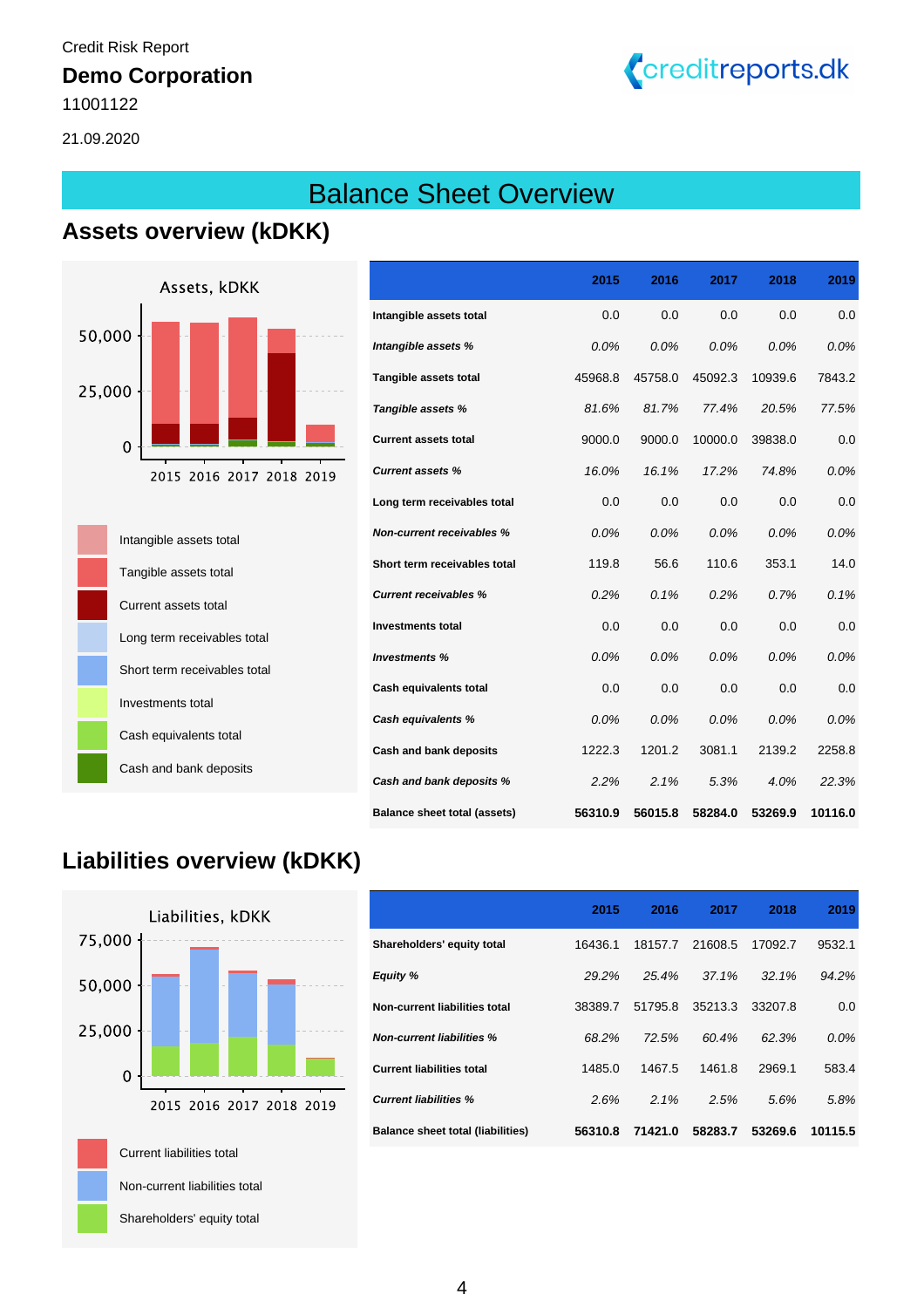### **Demo Corporation**

11001122

21.09.2020

## Creditreports.dk

## Industry Comparison

#### **Demo Corporation**

68.10 Buying and selling of own real estate

### **Comparison group**

#### 68.10 Buying and selling of own real estate









ROI-%







 $N =$  size of the comparison group in each year

 $\text{mm/}$ yyyy = fiscal year end (company), yyyy = fiscal year (comparison group)

- **Company**
- 

**Lower quartile**

**Median The midmost observation (or average of two observations) in the data set, i.e. 50% of observations Upper quartile The number above which lies the top 25% of the data (largest values)**

**The number below which lies the bottom 25% of the data (smallest values)**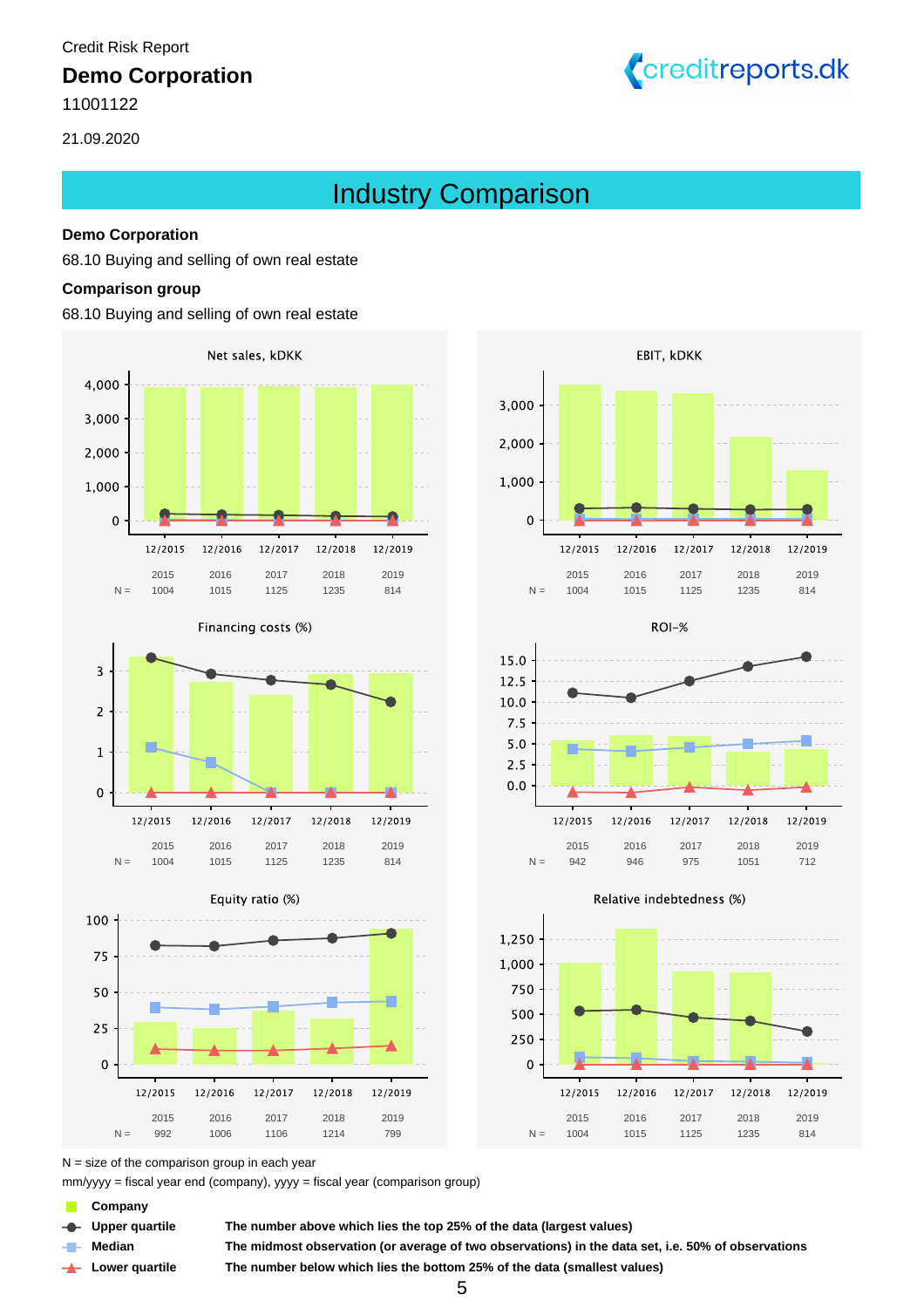### **Demo Corporation**

21.09.2020



## Industry Comparison

#### **Demo Corporation**

68.10 Buying and selling of own real estate

### **Comparison group**

68.10 Buying and selling of own real estate















 $N =$  size of the comparison group in each year

 

12/2016

 

12/2015

 $\text{mm/}$ yyyy = fiscal year end (company), yyyy = fiscal year (comparison group)

58 273 265 275 17

N = 268 273 265 275 179

 

12/2017

 

12/2018

12/2019

**Company**

 $\mathbf{0}$ 

**Lower quartile**

**Upper quartile The number above which lies the top 25% of the data (largest values)**

**Median The midmost observation (or average of two observations) in the data set, i.e. 50% of observations The number below which lies the bottom 25% of the data (smallest values)**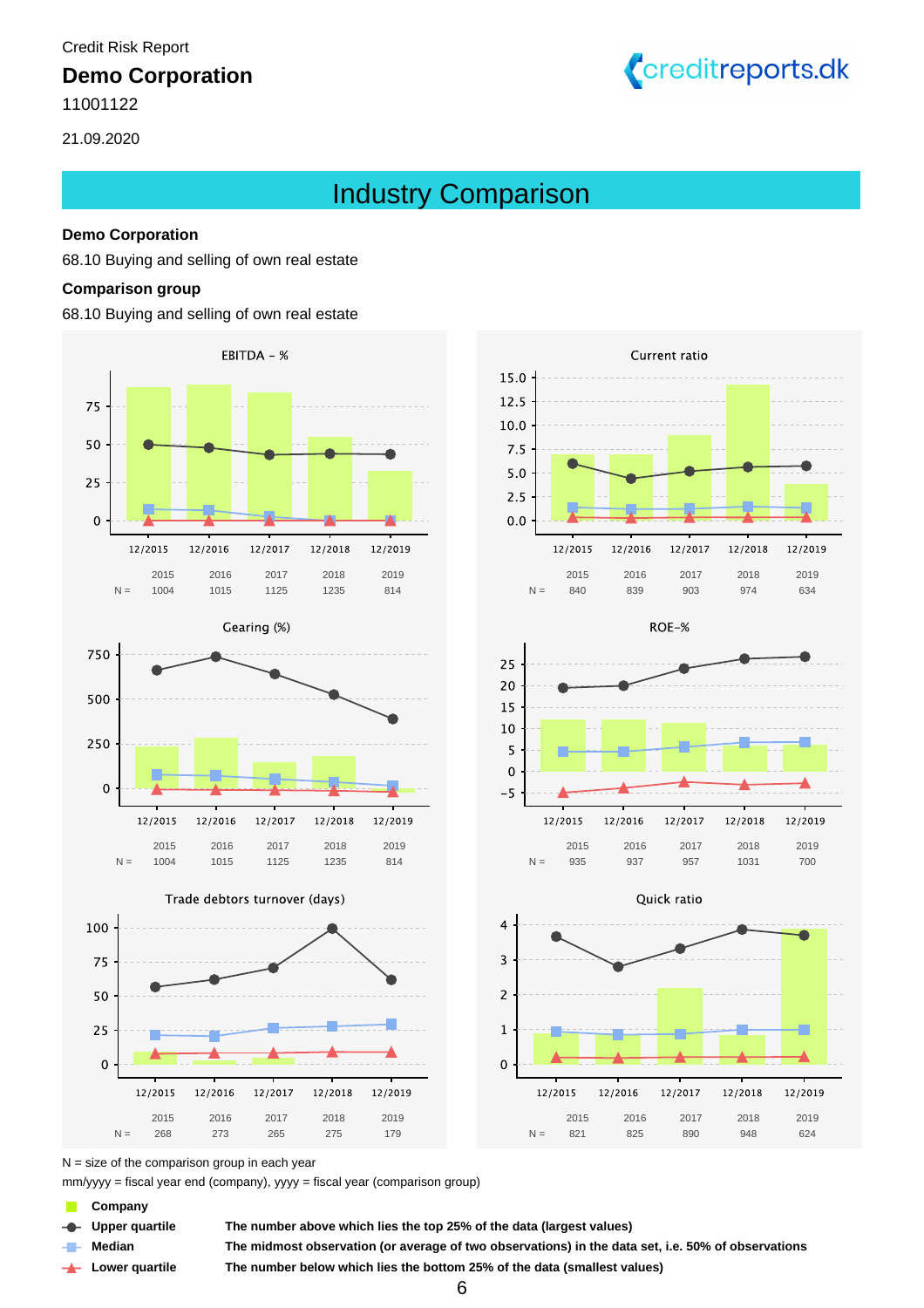### **Demo Corporation**

11001122



21.09.2020

## Key Ratios

### **Profitability**

|                                      | 2015  | 2016  | 2017  | 2018  | 2019     | 2020e | 2021e | 2022e |
|--------------------------------------|-------|-------|-------|-------|----------|-------|-------|-------|
| <b>EBITDA - %</b>                    | 87.8% | 89.2% | 84.2% | 55.2% | $33.0\%$ | 55.1% | 52.2% | 49.3% |
| $EBIT - %$                           | 89.9% | 86.1% | 84.2% | 55.2% | $33.0\%$ | 55.1% | 52.2% | 49.3% |
| <b>Net Earnings %</b>                | 48.0% | 53.9% | 57.4% | 29.6% | 20.6%    | 34.2% | 32.0% | 29.8% |
| Profit before dep. and eo. items (%) | 46.0% | 57.1% | 57.4% | 29.6% | 20.6%    | 34.2% | 24.0% | 22.4% |
| Pre tax profit less eo. %            | 48.0% | 53.9% | 57.4% | 29.6% | 20.6%    | 42.8% | 40.0% | 37.3% |
| ROA-%                                | 6.3%  | 6.0%  | 5.8%  | 3.9%  | 4.2%     | 20.4% | 18.2% | 17.0% |
| ROI-%                                | 5.5%  | 6.0%  | 5.9%  | 4.0%  | 4.4%     | 22.4% | 20.6% | 19.2% |
| ROE-%                                | 12.2% | 12.2% | 11.4% | 6.0%  | 6.2%     | 13.9% | 12.6% | 11.6% |

### **Solvency**

|                               | 2015   | 2016   | 2017   | 2018   | 2019      | 2020e     | 2021e             | 2022e     |
|-------------------------------|--------|--------|--------|--------|-----------|-----------|-------------------|-----------|
| Equity ratio (%)              | 29.2%  | 25.4%  | 37.1%  | 32.1%  | 94.2%     | 88.4%     | 88.4%             | 88.5%     |
| Relative indebtedness (%)     | 101430 | 135672 | 929416 | 920590 | 14585.    | 101430    | 33546.            | 33546.    |
| Relative net indebtedness (%) | 983.2% | 1326.1 | 851.3% | 866.2% | $-41.9\%$ |           | $-29.3\% -31.2\%$ | $-33.2\%$ |
| Gearing (%)                   | 233.2% | 285.0% | 148.7% | 183.3% | $-23.7\%$ | $-24.7\%$ | $-25.2\%$         | $-25.8\%$ |
| Financing costs (%)           | 3.4%   | 2.7%   | 2.4%   | 2.9%   | $3.0\%$   | $0.0\%$   | 0.0%              | $0.0\%$   |

### **Liquidity**

|                                  | 2015   | 2016   | 2017   | 2018   | 2019   | 2020e  | 2021e  | 2022e  |
|----------------------------------|--------|--------|--------|--------|--------|--------|--------|--------|
| <b>Quick ratio</b>               | 0.9    | 0.9    | 2.2    | 0.8    | 3.9    | 1.9    | 1.9    | 2.0    |
| <b>Current ratio</b>             | 7.0    | 7.0    | 9.0    | 14.3   | 3.9    | 1.9    | 1.9    | 2.0    |
| Cash and cash equivalents (kDKK) | 1222.3 | 1201.2 | 3081.1 | 2139.2 | 2258.8 | 1443.0 | 1460.8 | 1474.7 |
| Cash ratio                       | 2.2%   | 1.7%   | 5.3%   | 4.0%   | 22.3%  | 0.0%   | 12.4%  | 12.3%  |

### **Capital use efficiency**

|                                | 2015   | 2016   | 2017   | 2018   | 2019    | 2020e | 2021e   | 2022e   |
|--------------------------------|--------|--------|--------|--------|---------|-------|---------|---------|
| Trade debtors turnover (days)  | 9486.5 | 3174.3 | 4703.5 | 0.0    | 0.0     | 0.0   | 0.0     | 0.0     |
| Current assets / Net Sales (%) | 228.9% | 229.2% | 253.4% | 1013.8 | $0.0\%$ | 0.0%  | $0.0\%$ | $0.0\%$ |
| Net working capital (kDKK)     | 8857.1 | 8790.4 | 11729. | 39361. | 1689.4  | 106.1 | 107.4   | 108.4   |
| Net working capital (%)        | 225.3% | 223.9% | 297.3% | 1001.6 | 42.2%   | 2.6%  | 2.6%    | $2.6\%$ |

### **Turnover ratios**

|                        | 2015 | 2016 | 2017 | 2018 | 2019 | 2020e | 2021e | 2022e |
|------------------------|------|------|------|------|------|-------|-------|-------|
| <b>Assets turnover</b> | 0.1  | 0.1  | 0.1  | 0.1  | 0.5  | 0.5   | 0.4   | 0.4   |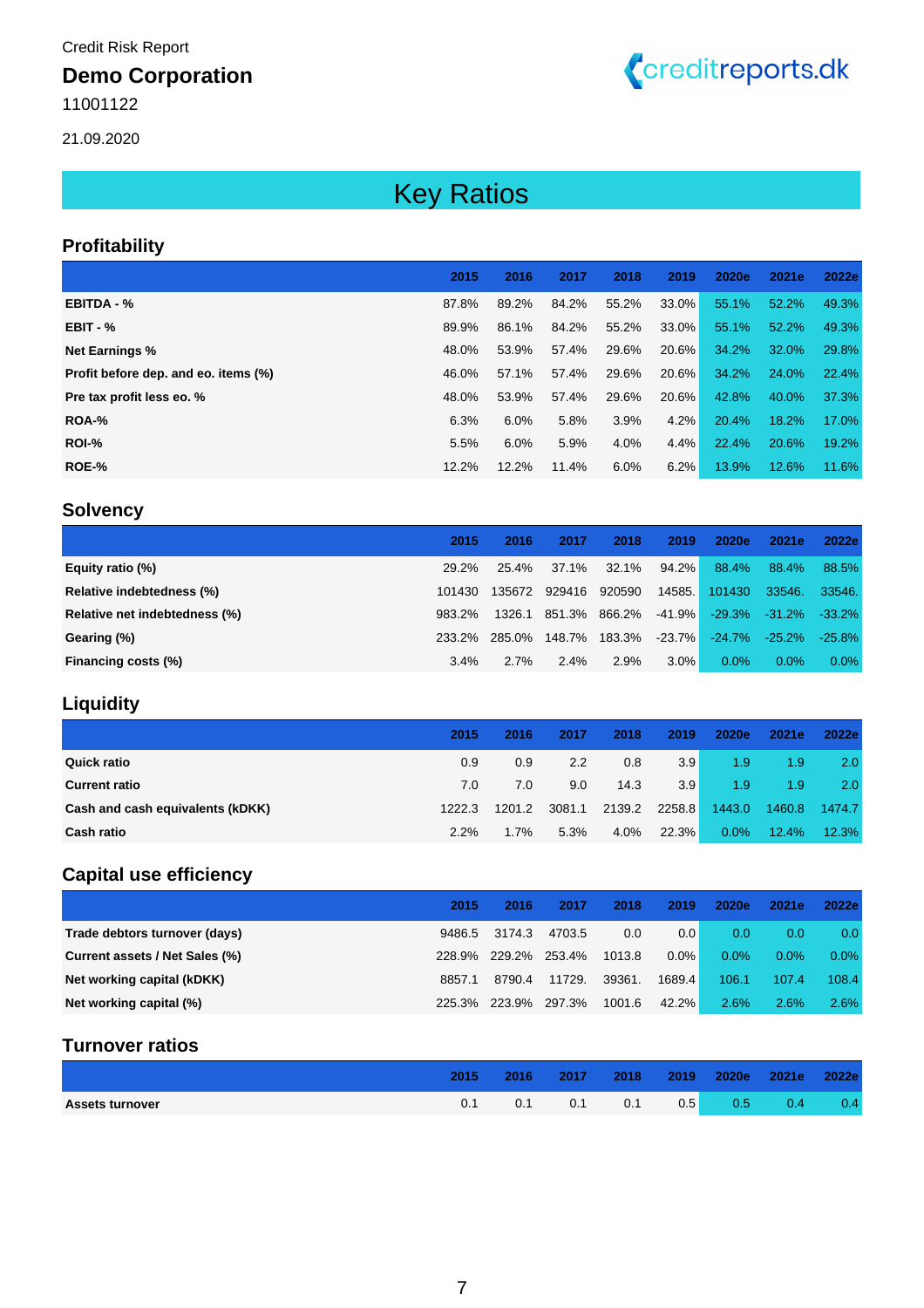### **Demo Corporation**

11001122

21.09.2020

## Financial statements

Creditreports.dk

### **Income statement (kDKK)**

|                                          | 2015      | 2016      | 2017      | 2018      | 2019     | 2020e    | 2021e    | 2022e    |
|------------------------------------------|-----------|-----------|-----------|-----------|----------|----------|----------|----------|
| Net sales                                | 3931.2    | 3925.9    | 3946.0    | 3929.7    | 4000.0   | 4027.3   | 4076.9   | 4115.9   |
| Social security expenses                 | $-276.2$  | $-178.2$  | $-356.5$  | $-284.7$  | $-222.9$ | $-150.5$ | $-162.2$ | $-173.6$ |
| Other operating expenses                 | $-202.6$  | $-244.4$  | -266.4    | -1474.3   | $-580.4$ | $-391.8$ | $-422.2$ | $-452.0$ |
| Reduction in value of non-current assets | 81.6      | $-125.0$  | 0.0       | 0.0       | 0.0      | 0.0      | 0.0      | 0.0      |
| <b>EBIT</b>                              | 3534.1    | 3378.3    | 3323.1    | 2170.7    | 1320.2   | 2218.4   | 2127.6   | 2028.7   |
| Other financial income                   | 0.0       | 0.0       | 0.0       | 0.0       | 0.0      | 0.0      | 0.0      | 0.0      |
| Other financial expenses                 | $-1645.3$ | $-1261.7$ | $-1058.8$ | $-1009.0$ | $-495.1$ | $-495.1$ | $-495.1$ | $-495.1$ |
| Pre tax profit less extra ordinaries     | 1888.8    | 2116.6    | 2264.3    | 1161.7    | 825.1    | 1723.3   | 1632.5   | 1533.6   |
| Pre-tax profit (PTP)                     | 1888.8    | 2116.6    | 2264.3    | 1161.7    | 825.1    | 1723.3   | 1632.5   | 1533.6   |
| <b>Net earnings</b>                      | 1888.8    | 2116.6    | 2264.3    | 1161.7    | 825.1    | 1378.6   | 1306.0   | 1226.9   |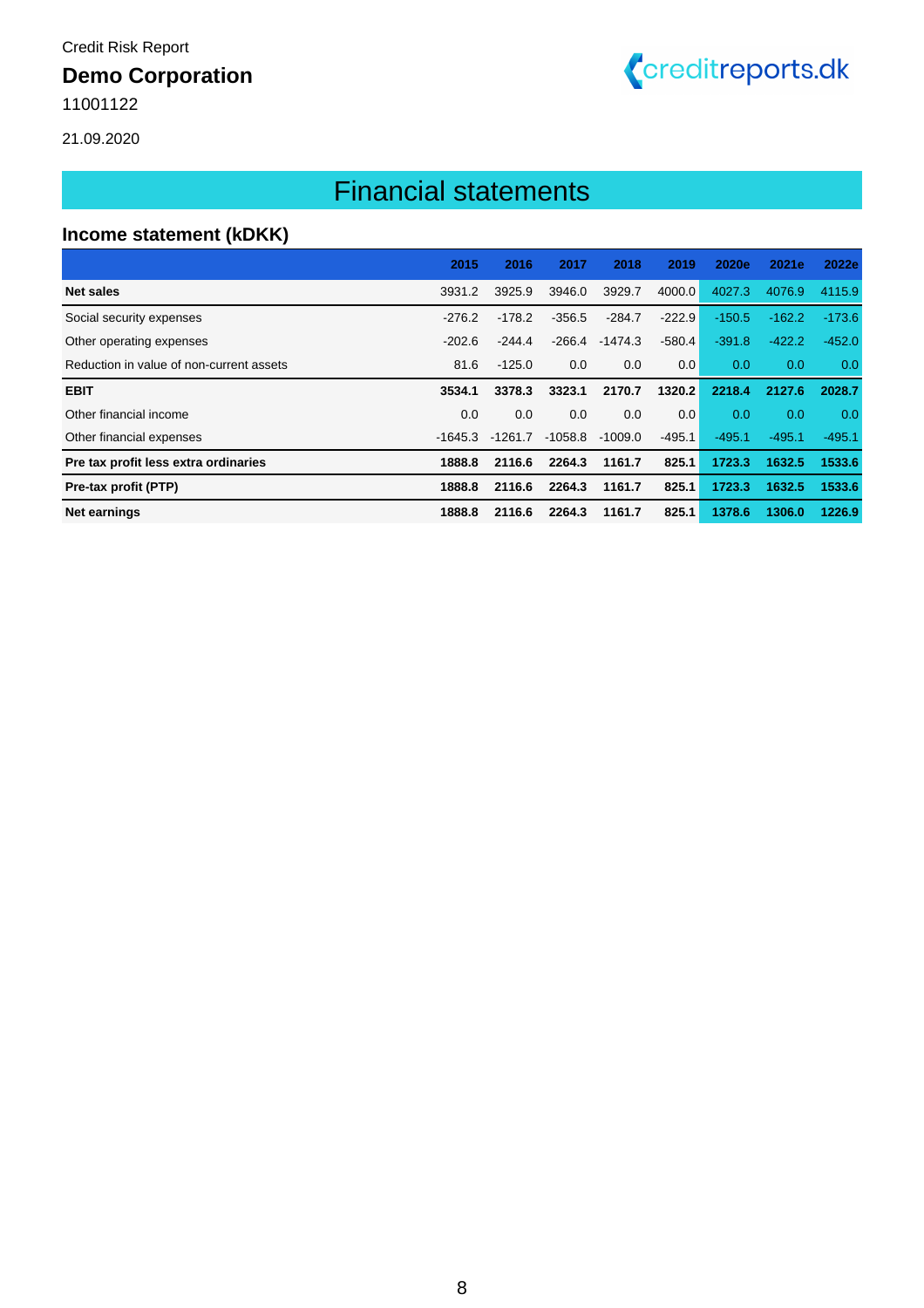### **Demo Corporation**

11001122

21.09.2020

## Creditreports.dk

## Financial statements

### **Balance sheet - Assets (kDKK)**

|                                | 2015    | 2016    | 2017    | 2018    | 2019   | 2020e  | 2021e  | 2022e  |
|--------------------------------|---------|---------|---------|---------|--------|--------|--------|--------|
| Intangible assets total        | 0.0     | 0.0     | 0.0     | 0.0     | 0.0    | 0.0    | 0.0    | 0.0    |
| <b>Buildings</b>               | 45968.8 | 45758.0 | 45092.3 | 10939.6 | 7843.2 | 9056.7 | 9168.3 | 9256.1 |
| Tangible assets total          | 45968.  | 45758.  | 45092.  | 10939.  | 7843.2 | 9056.7 | 9168.3 | 9256.1 |
| <b>Investments total</b>       | 0.0     | 0.0     | 0.0     | 0.0     | 0.0    | 0.0    | 0.0    | 0.0    |
| Other stocks                   | 9000.0  | 9000.0  | 10000.0 | 39838.0 | 0.0    | 0.0    | 0.0    | 0.0    |
| <b>Current assets total</b>    | 9000.0  | 9000.0  | 10000.  | 39838.  | 0.0    | 0.0    | 0.0    | 0.0    |
| Long term receivables total    | 0.0     | 0.0     | 0.0     | 0.0     | 0.0    | 0.0    | 0.0    | 0.0    |
| Current trade debtors          | 102.2   | 34.1    | 50.8    | 0.0     | 0.0    | 0.0    | 0.0    | 0.0    |
| Current other receivables      | 17.7    | 22.5    | 8.9     | 109.2   | 12.6   | 12.7   | 12.8   | 13.0   |
| Prepayments and accrued income | 0.0     | 0.0     | 50.8    | 243.9   | 1.4    | 1.4    | 1.5    | 1.5    |
| Short term receivables total   | 119.8   | 56.6    | 110.6   | 353.1   | 14.0   | 14.1   | 14.3   | 14.4   |
| Cash equivalents total         | 0.0     | 0.0     | 0.0     | 0.0     | 0.0    | 0.0    | 0.0    | 0.0    |
| Cash and bank deposits         | 1222.3  | 1201.2  | 3081.1  | 2139.2  | 2258.8 | 1443.0 | 1460.8 | 1474.7 |
| Cash (generated)               | 0.0     | 0.0     | 0.0     | 0.0     | 0.0    | 1087.9 | 1178.0 | 1271.3 |
| Balance sheet total (assets)   | 56310.  | 56015.  | 58284.  | 53269.  | 10116. | 11601. | 11821. | 12016. |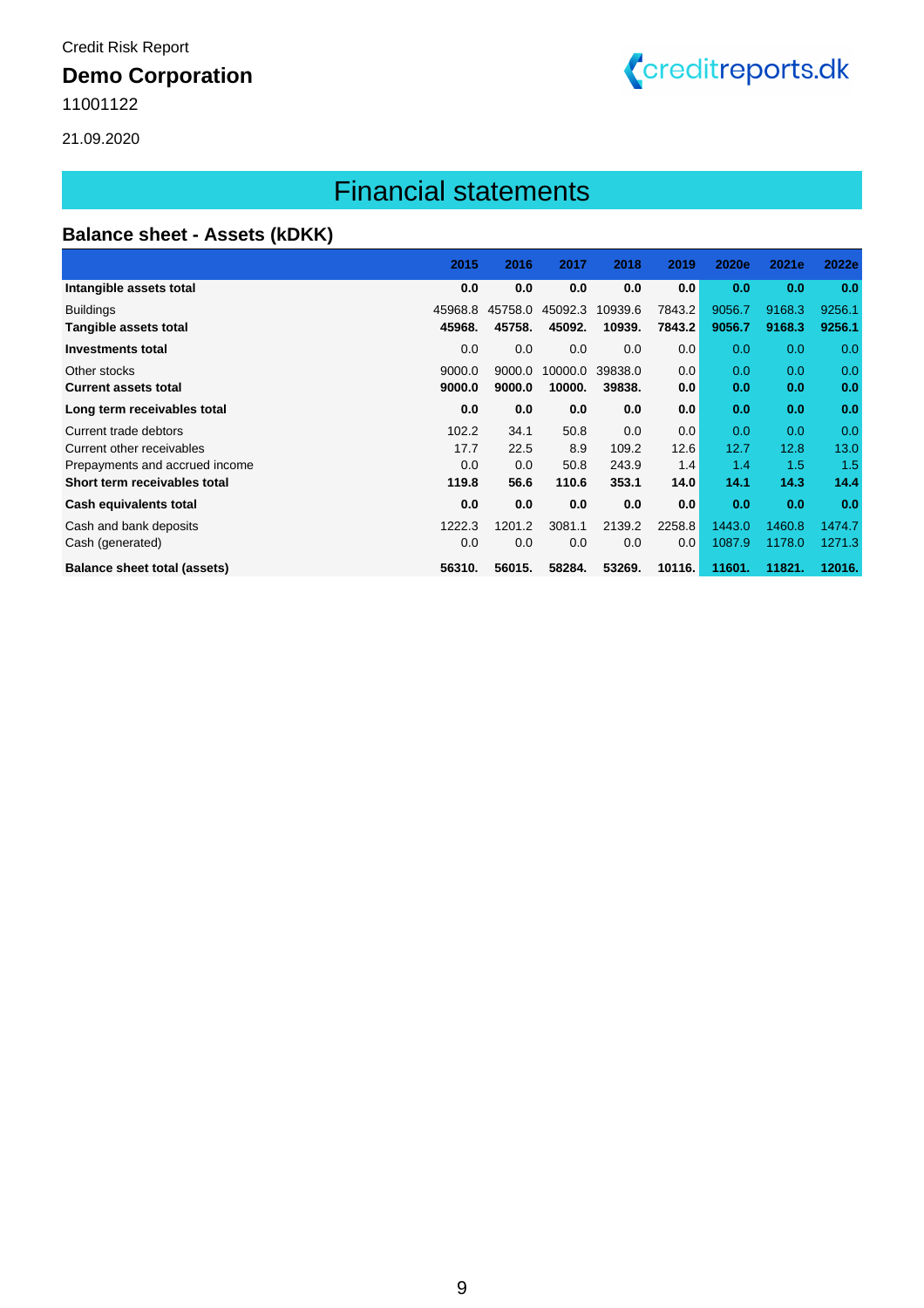### **Demo Corporation**

11001122

21.09.2020

## Creditreports.dk

## Financial statements

### **Balance sheet - Liabilities (kDKK)**

|                                            | 2015    | 2016    | 2017    | 2018    | 2019   | 2020e  | 2021e  | 2022e  |
|--------------------------------------------|---------|---------|---------|---------|--------|--------|--------|--------|
| Share capital                              | 6051.4  | 5656.4  | 5276.4  | 5076.4  | 76.4   | 76.4   | 76.4   | 76.4   |
| Retained earnings                          | 10384.7 | 12501.3 | 14067.9 | 10854.6 | 8630.6 | 8795.7 | 9071.4 | 9332.6 |
| Profit of the financial year               | 0.0     | 0.0     | 2264.3  | 1161.7  | 825.1  | 1378.6 | 1306.0 | 1226.9 |
| Shareholders' equity total                 | 16436.  | 18157.  | 21608.  | 17092.  | 9532.1 | 10250. | 10453. | 10635. |
| <b>Appropriations total</b>                | 0.0     | 0.0     | 0.0     | 0.0     | 0.0    | 0.0    | 0.0    | 0.0    |
| Non-current loans from credit institutions | 38389.7 | 51795.8 | 35213.3 | 33207.8 | 0.0    | 0.0    | 0.0    | 0.0    |
| Non-current liabilities total              | 38389.  | 51795.  | 35213.  | 33207.  | 0.0    | 0.0    | 0.0    | 0.0    |
| Current loans from credit institutions     | 1166.1  | 1159.3  | 0.0     | 267.0   | 0.0    | 0.0    | 0.0    | 0.0    |
| Other current creditors                    | 318.9   | 308.2   | 1461.8  | 2702.1  | 583.4  | 1351.0 | 1367.7 | 1380.7 |
| <b>Current liabilities total</b>           | 1485.0  | 1467.5  | 1461.8  | 2969.1  | 583.4  | 1351.0 | 1367.7 | 1380.7 |
| <b>Balance sheet total (liabilities)</b>   | 56310.  | 71421.  | 58283.  | 53269.  | 10115. | 11601. | 11821. | 12016. |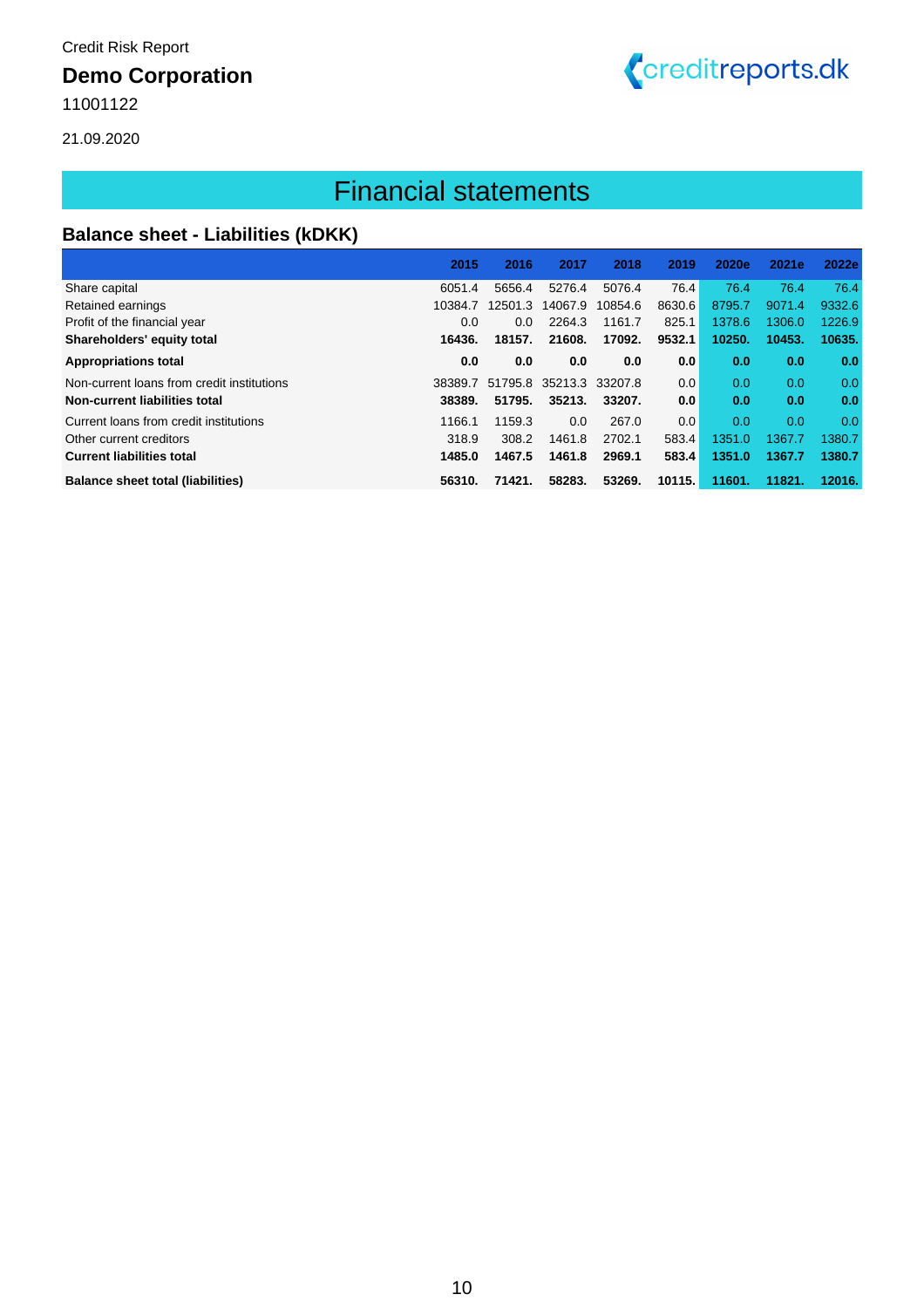11001122 Credit Risk Report **Demo Corporation** 21.09.2020



### Credit Rating, Score, and Limit Appendix

#### **Credit rating Credit score**

Credit rating is a way to classify companies into larger groups, making it easy to quickly compare a given company to all the others in our database. In our system, the credit rating is based on the bankruptcy risk of a company. The companies with higher risks have lower credit ratings and the low-risk companies have high ratings. We use the standard seven rating categories that range from AAA-C where AAA is the category containing companies with the lowest bankruptcy risks and C is the category containing companies with the highest bankruptcy risks. Each rating class contains of a certain fixed share of all companies in the system. The distribution of companies to different rating classes is illustrated in the graph below. It must also be noted that if the company has data for only few historical years, then the estimation of bankruptcy risk will be more imprecise.

#### **Credit Risk Distribution**



The credit score refers to a company's risk relative to other companies. The value ranges from 0 to 100, and the higher the score the lower the risk. For example, a credit score of 78 means that the company in question has a lower risk than 78 % of all companies. A credit score is showed in addition to the rating, as some rating classes can cover a wide range of credit scores.

#### **Credit limit**

The credit limit provided in the report is an approximation on how much credit should be extended to a company. It is based on the bankruptcy risk of a company, but also its potential to meet the credit obligations. Thus, it also takes the solvency as well as the company's ability to generate cash flows into account.

#### **Bankruptcy risk**

While bankruptcy risk models based on logistic regression are relatively easy to understand and are good for visualizing the bankruptcy risk, they have the downfall of using constant weights for variables that are included in the model. That is why we have invested countless of hours into the development of state-of-theart machine-learning models for bankruptcy risk estimation. Compared to regression models, machine learning models are much more versatile and can observe more complex and dynamic relationships between different variables.

Currently we utilize the Gradient boosting model using XGBoost library, which was used to obtain the best results in testing. Other models we studied include neural networks and random forest models. To learn more about our banrkuptcy risk assessment methodology visit https://www.creditreports.dk/creditrisk-assessment-methods/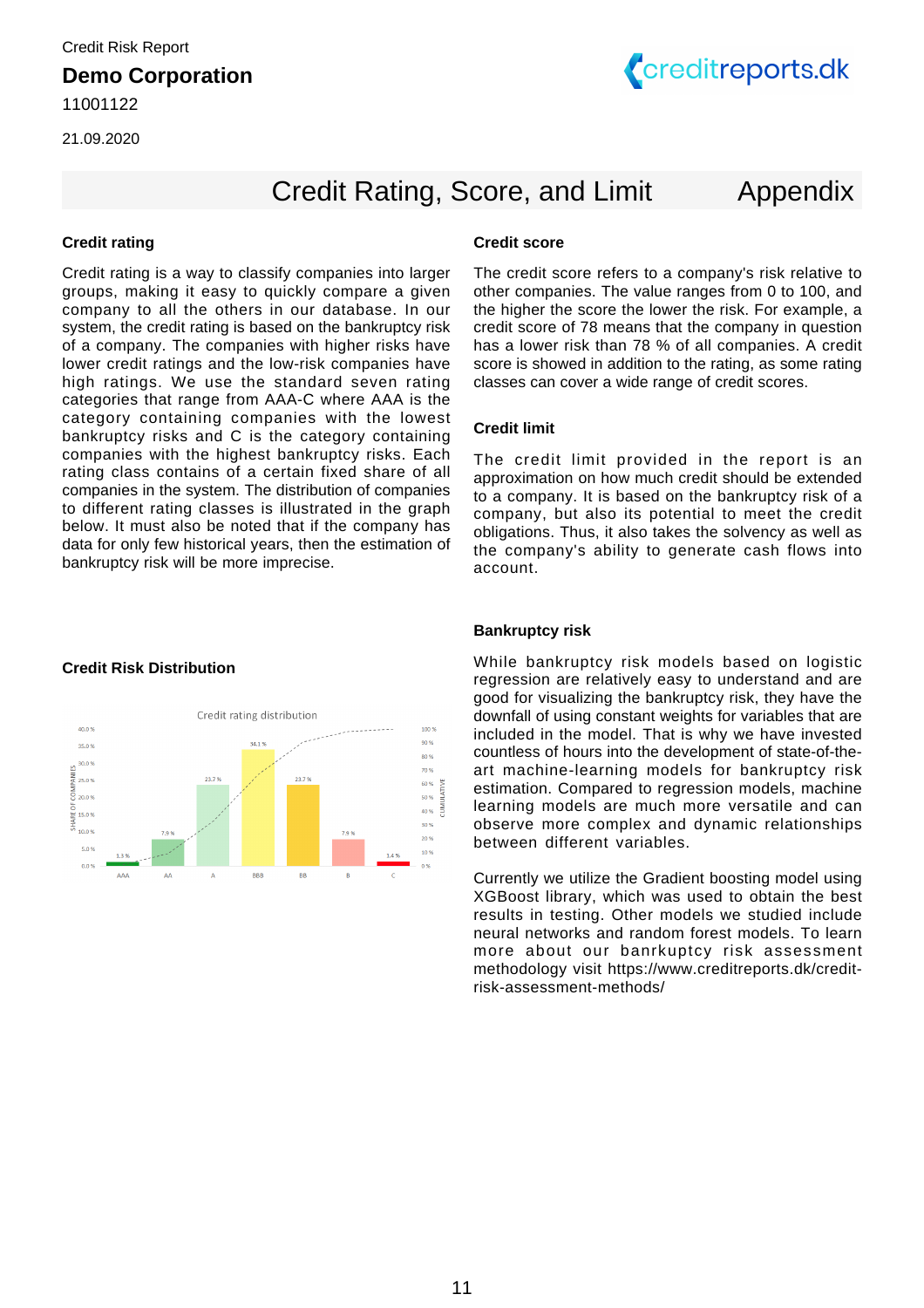11001122 Credit Risk Report **Demo Corporation**

21.09.2020



## Vocabulary Appendix

| Accounting period          | A period over which a financial statement is made. Usually 12 months starting from January and ending in<br>December, but other options are possible.                                |
|----------------------------|--------------------------------------------------------------------------------------------------------------------------------------------------------------------------------------|
| Accounts payables turnover | Tells how many days it takes on average for a company to pay back its supply purchases.                                                                                              |
| Asset turnover ratio       | The ratio between a company's net sales and the average total assets.                                                                                                                |
| Assets                     | The side of a company's balance sheet that tells what it owns. Divided into current and non-current<br>assets.                                                                       |
| <b>Balance sheet</b>       | Balance sheet provides information about what a company owns and how it is financed at the end of its<br>accounting period.                                                          |
| Bankruptcy risk            | The probability of a company going bankrupt. Calculated using statistical models.                                                                                                    |
| Cash ratio                 | The ratio of cash and cash equivalents to current liabilities.                                                                                                                       |
| Credit limit               | A suggested maximum limit of credit for a company based on its credit risk profile.                                                                                                  |
| Credit rating              | An evaluation of the credit risk of a company. Usually in grade letter form, e.g., A or B.                                                                                           |
| Credit risk                | The risk of a company not being able to meet its financial obligations, leading to defaults.                                                                                         |
| Credit score               | An evaluation of a company's credit risk, based on different risk measures and functions.                                                                                            |
| Current assets             | Assets which are meant to be owned by the firm for a maximum of one accounting period. E.g.<br>inventories.                                                                          |
| Current ratio              | Measures a company's ability to cover its short-term debts with liquid assets. Calculated by dividing<br>current assets by current liabilities.                                      |
| EBIT                       | Earnings before Interest and Tax. Net sales minus expenses excluding tax and interest.                                                                                               |
| <b>EBITDA</b>              | Earnings before Interest, Taxes, Depreciation and Amortization. Net sales minus expenses excluding<br>taxes, interest and depreciation & amortization.                               |
| Equity                     | Equity is the amount of money invested into a company plus its retained earnings.                                                                                                    |
| Equity & Liabilities       | The side of the balance sheet which tells how assets are financed.                                                                                                                   |
| Equity ratio               | The ratio between equity and balance sheet total.                                                                                                                                    |
| <b>Financial assets</b>    | Tangible assets in a liquid form that is used in the daily operations.                                                                                                               |
| <b>Financial costs</b>     | The costs associated with the company's financing. For example, interest payments and other costs<br>related to loans.                                                               |
| Financial ratio            | Measures used to assess a company's financial position.                                                                                                                              |
| Gearing                    | Measures a company's financial leverage. Interest-bearing net debt divided by equity.                                                                                                |
| Goodwill                   | An intangible asset which provides a competitive advantage, such as a strong brand or reputation. In an<br>acquisition, goodwill appears on the balance sheet of the acquirer in the |
| Gross investment           | The monetary value of investments made within an accounting period.                                                                                                                  |
| Gross margin               | A measure of profitability calculated by subtracting variable and fixed costs from net sales.                                                                                        |
| Industry                   | Companies that operate in a similar line of business form an industry. In practice, industry definitions and<br>boundaries are vague.                                                |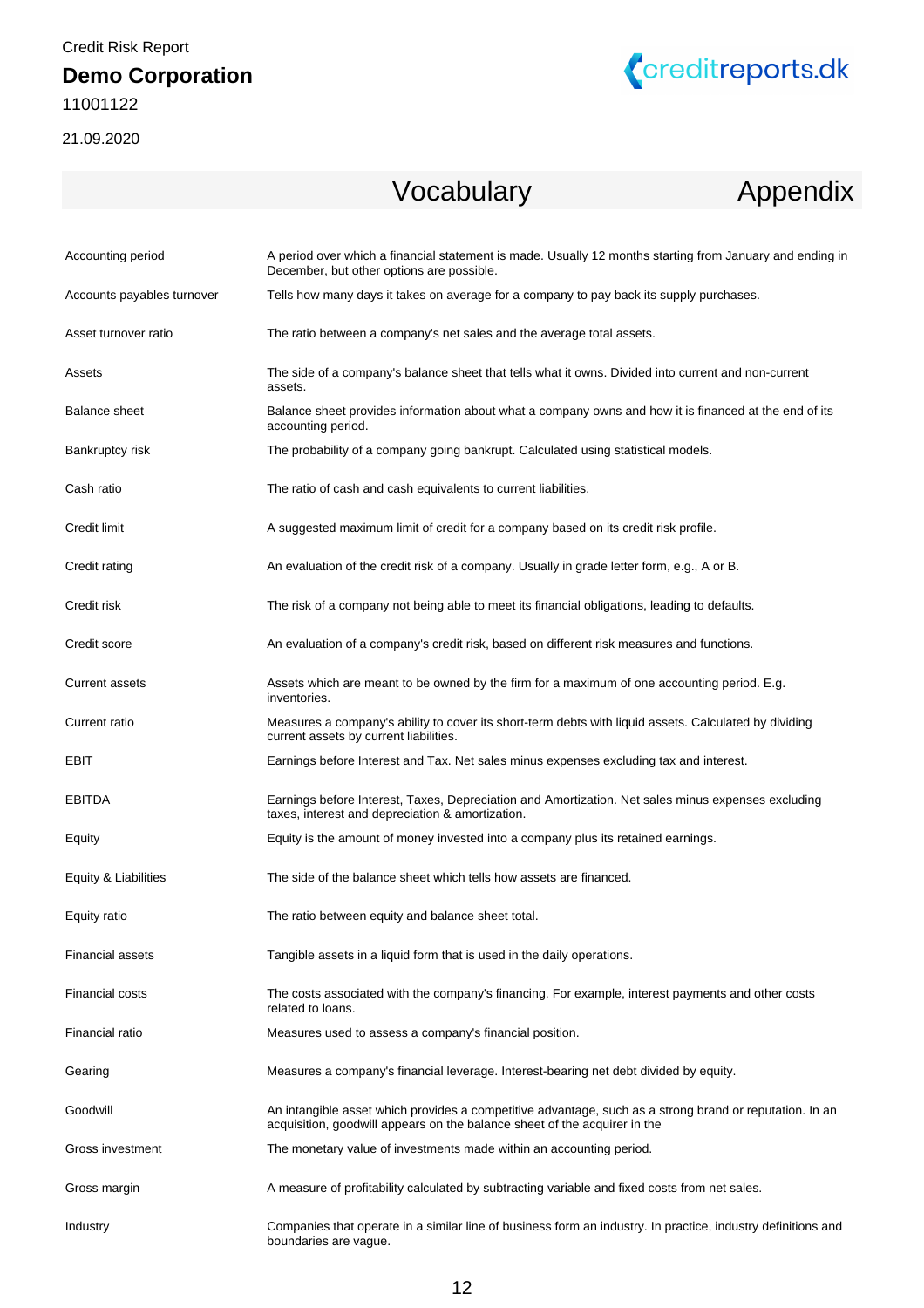11001122 Credit Risk Report **Demo Corporation**





## Vocabulary Appendix

| Intangible assets         | Assets which do not physically exist but are valuable nonetheless, e.g., brand value.                                                                                              |
|---------------------------|------------------------------------------------------------------------------------------------------------------------------------------------------------------------------------|
| Interest coverage ratio   | The ratio between EBIT and interest expense. Measures how easily a company is able to pay interest on<br>its outstanding debt.                                                     |
| Interest expense          | Interest payments incurred by debt financing.                                                                                                                                      |
| Interest income           | Interest payments received from lending to other entities.                                                                                                                         |
| Interest-bearing debt     | A debt which requires interest payments. E.g. a bank loan.                                                                                                                         |
| Interest-bearing net debt | A company's total interest-bearing debt minus cash and cash equivalents.                                                                                                           |
| Inventories               | Goods ready to be sold or to be sold later; in other words finished and unfinished goods + raw materials<br>used to produce them.                                                  |
| Inventory turnover ratio  | The ratio between cost of goods sold and average inventory. Measures how many times a company has<br>sold and replaced its inventory during an accounting period.                  |
| Liabilities               | Financing obtained from outside the company and must be paid back.                                                                                                                 |
| Liquidity                 | Company's liquidity describes its ability to meet its financial obligations with liquid assets.                                                                                    |
| Long term                 | In business accounting measures long-term often refers to a time period longer than 12 months. In<br>investment measures long-term refers to a time period longer than 7-10 years. |
| Long term receivables     | Receivables which are due in more than 12 months.                                                                                                                                  |
| Medium term               | In investment measures medium-term often refers to a time period lasting up to ten years.                                                                                          |
| Net earnings              | A company's total earnings. Revenues minus all the expenses. The amount left for shareholders.                                                                                     |
| Net investment            | The amount of investments which increase the capacity. Gross investments minus depreciations.                                                                                      |
| Net sales                 | The monetary value of sales during an accounting period minus value-added tax.                                                                                                     |
| Non-cash charge           | Charges which do not have a cash flow effect but affect the income statement and/or balance sheet.                                                                                 |
| Non-current assets        | Assets which are intended to be owned by the company for more than one accounting period.                                                                                          |
| Non-interest-bearing debt | Debt for which a firm does not have to pay interest. E.g. accounts payable.                                                                                                        |
| Operating profit          | Net sales minus variable and fixed costs and depreciation & amortization. See EBIT.                                                                                                |
| Operative cash flow       | The cash flow generated by a company's operations.                                                                                                                                 |
| Quick ratio               | Measures a company's ability to cover its short-term debts with liquid assets. Calculated by dividing liquid<br>assets by current liabilities.                                     |
| Receivables turnover      | Tells how many days it takes on average for customers to deliver the cash payment for their purchases.                                                                             |
| Relative indebtedness     | Measures the extent to which a company's operations are financed with debt. Total debt divided by sales.                                                                           |
| Retained earnings         | Earnings that are not paid out to shareholders but kept within the company and used to finance its<br>operations.                                                                  |
| Return on assets          | Measures how much returns are generated to capital providers (both equity and debt). Calculated by<br>dividing EBIT by total assets.                                               |